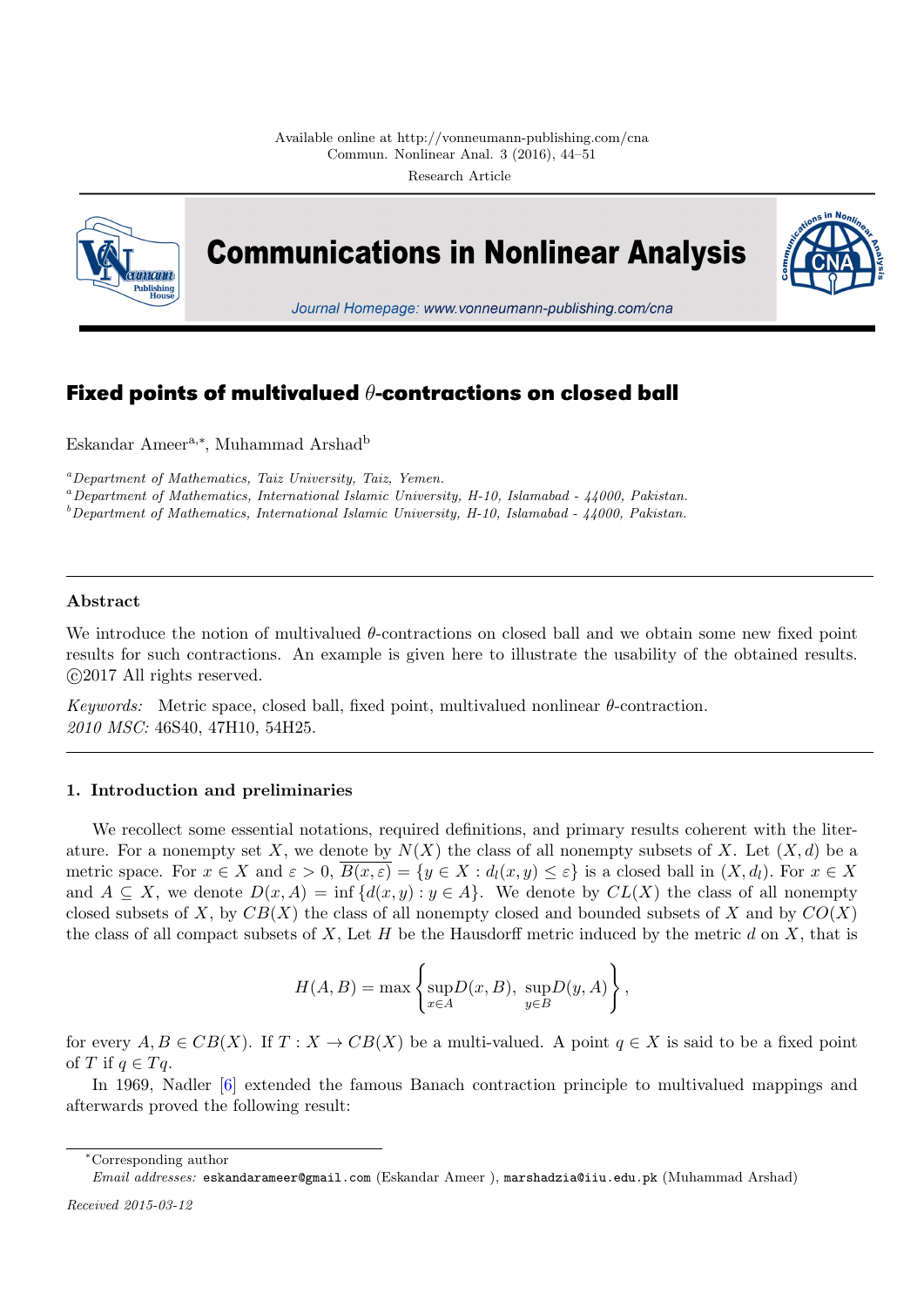**Theorem 1.1** ([6]). Let  $(X, d)$  be a complete metric space and  $T : X \to CB(X)$  be a multi-valued mapping *such that for all*  $x, y \in X$ 

$$
H(T(x), T(y)) \leq \lambda d(x, y),
$$

where  $0 < \lambda < 1$ . Then *T* has a fixed point.

Reich [7] proved the following result for multivalued nonlinear contractions.

**Theorem 1.2** ([7]). Let  $(X, d)$  be a complete metric space and  $T : X \to CO(X)$  be a multivalued mapping. *If there exists a function*  $\alpha : (0, \infty) \to [0, 1)$  *such that* 

$$
\lim_{t \to s^+} \sup \alpha(t) < 1, \text{ for all } s \in (0, \infty),
$$

<span id="page-1-3"></span>*satisfying*

 $H(T(x), T(y)) \leq \alpha(d(x, y))d(x, y),$ 

*for all*  $x, y \in X$  *with*  $x \neq y$ *. Then T has a fixed point.* 

In 1989, Mizoguchi and Takahashi [4] generalized Nadler's result by establishing the following theorem:

**Theorem 1.3** ([4]). Let  $(X, d)$  be a complete metric space and  $T : X \to CB(X)$  be a multivalued mapping. *If there exists a function*  $\alpha : (0, \infty) \to (0, 1)$  *such that* 

$$
\lim_{t \to s^+} \sup \alpha(t) < 1, \text{ for all } s \in (0, \infty),
$$

<span id="page-1-1"></span>*satisfying*

$$
H(T(x), T(y)) \le \alpha(d(x, y))d(x, y),
$$

*for all*  $x, y \in X$  *with*  $x \neq y$ *. Then T has a fixed point.* 

We denote by  $\Theta$  the set of functions  $\theta$ :  $(0,\infty) \to (1,\infty)$  satisfying conditions  $(\Theta1)$ - $(\Theta3)$  and by  $\Xi$  the set of functions  $\theta$  :  $(0, \infty) \rightarrow (1, \infty)$  satisfying conditions  $(\Theta 1)$ - $(\Theta 4)$ ,

(Θ1) *θ* is non-decreasing,

 $(\Theta 2)$  for each sequence  $\{t_n\} \subset (0,\infty)$ ,

$$
\lim_{n \to \infty} \theta(t_n) = 1
$$
 if and only if  $\lim_{n \to \infty} t_n = 0^+,$ 

(Θ3) there exists  $r \in (0, 1)$  and  $\ell \in (0, \infty]$  such that *lim t→*0<sup>+</sup>  $\frac{\theta(t)-1}{t^r} = \ell.$ 

 $(\Theta 4)$   $\theta$  (inf *A*) = inf  $\theta$  (*A*) for all  $A \subset (0, \infty)$  with inf  $A > 0$ .

In 2014 Jleli and Samet [2] introduced attractive generalization of the Banach contraction principle, which throughout this paper, we will call *θ*-contraction.

Let  $(X, d)$  be a metric space and  $\theta \in \Theta$ . A mapping  $T : X \to X$  is said to be a  $\theta$ -contraction, if there exists a constant  $k \in (0,1)$  $k \in (0,1)$  such that,

$$
x, y \in X, d(Tx, Ty) \neq 0 \to \theta(d(Tx, Ty)) \leq [\theta(d(x, y))]^{k}.
$$

Jleli and Samet [2] established the following fixed point theorem as follows:

<span id="page-1-2"></span><span id="page-1-0"></span>**Theorem 1.4** (Corollary 2.1, [2]). Let  $(X,d)$  be a complete metric space and  $T: X \rightarrow X$  be a given *mapping. If T is an θ-contraction, then T has a unique fixed point.*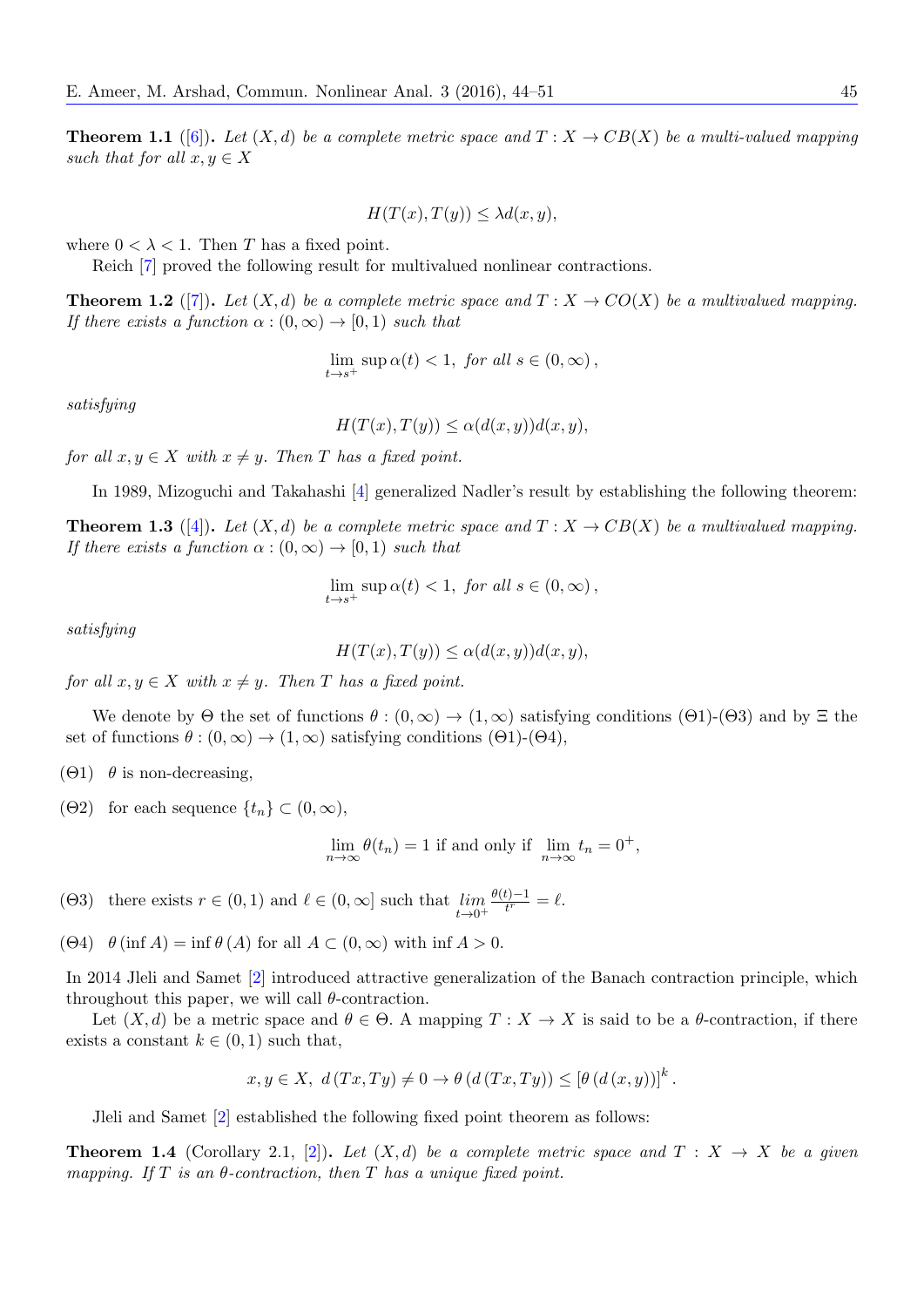**Example 1.5** ([2]). The following functions  $\theta$  :  $(0,\infty) \rightarrow (1,\infty)$  are elements of  $\Theta$  :

$$
(1) \ \theta(t) = e^{\sqrt{t}},
$$

- (2)  $\theta(t) = e^{\sqrt{te^t}},$  $\theta(t) = e^{\sqrt{te^t}},$  $\theta(t) = e^{\sqrt{te^t}},$
- (3)  $\theta(t) = 2 \frac{2}{\pi}$  $\frac{2}{\pi}$  arctan  $\left(\frac{1}{t^{\gamma}}\right)$  $\frac{1}{t^{\gamma}}$ , 0 <  $\gamma$  < 1, t > 0.

HanCer et al.  $[1]$  (see also [8]) extended the concept of  $\theta$ -contraction to multivalued mappings as follows.

**Definition 1.6** ([1]). Let  $(X,d)$  be a metric space,  $T : X \to CB(X)$  and  $\theta \in \Theta$ . Then *T* is said to be a multivalued  $\theta$ - contraction if there exists a function  $k \in [0, 1)$  such that

$$
\theta\left(H\left(Tx,Ty\right)\right) \leq \left[\theta\left(d\left(x,y\right)\right)\right]^k,\tag{1.1}
$$

<span id="page-2-0"></span>for all  $x, y \in X$ , with  $H(Tx, Ty) > 0$ .

Recently, Miknak and Altun [5] introduced the notion of multivalued nonlinear *θ*-contraction in this way,

**Definition 1.7** ([5]). Let(*X, d*) be a metric space,  $T : X \to CB(X)$  and  $\theta \in \Theta$ . Then *T* is said to be a multivalued nonlinear  $\theta$ - contraction if there exists a function  $k : (0, \infty) \to [0, 1)$  such that

$$
\theta\left(H\left(Tx,Ty\right)\right) \leq \left[\theta\left(d\left(x,y\right)\right)\right]^{k\left(d\left(x,y\right)\right)},\tag{1.2}
$$

for all  $x, y \in X$ , with  $H(Tx, Ty) > 0$ .

**Theorem 1.8** ([5]). Let  $(X, d)$  be a complete metric space,  $T: X \to CO(X)$  be a multivalued nonlinear  $\theta$ *contraction mapping. Then T has a fixed point provided that* lim *t→s*<sup>+</sup>  $\sup k(t) < 1$ *, for all*  $s \in [0, \infty)$  *holds.* 

**Lemma 1.9** ([5]). Let  $(X, d)$  be a metric space and A be compact subset of X. Then, for  $x \in X$ , there *exists*  $a \in A$  *suc[h t](#page-7-2)hat*  $d(x, a) = d(x, A)$ .

**Theorem 1.10** (Theorem 5.1.4, [3]). Let  $(X, d)$  be a complete metric space,  $T : X \to X$  be a mapping,  $r > 0$  *and*  $x_0$  *b[e a](#page-7-2)n arbitrary point in X. Suppose there exists*  $k \in [0, 1)$  *with* 

$$
d(T(x),T(y)) \le kd(x,y), \text{ for all } x, y \in Y = \overline{B(x_0,r)} \tag{1.3}
$$

and  $d(x_0, T(x_0)) < (1 - k)r$ . Then there exists a unique point  $x^*$  in  $B(x_0, r)$  such that  $x^* = T(x^*)$ .

In this paper, we introduce a new concept of multivalued *θ*-contraction closed ball in a metric space which is more general than the multivalued nonlinear *θ*-contraction for multivalued mappings. We establish some fixed point theorems for this type of mappings and give example illustrating our main results. Throughout the article we denote by  $\mathbb R$  the set of all real numbers, by  $\mathbb R^+$  the set of all positive real numbers and by  $\mathbb N$ the set of all positive integers.

#### **2. Main Results**

We first introduce a concept of multivalued *θ*-contraction on closed ball in a metric space.

**Definition 2.1.** Let  $(X, d)$  be a metric space. The mapping  $T : X \to CB(X)$  is said to be multivalued  $\theta$ contraction on closed ball, if there exists a function  $\theta \in \Theta$  such that

$$
\theta\left(H\left(Tx,Ty\right)\right) \leq \left[\theta\left(\lambda d\left(x,y\right)\right)\right]^k,\tag{2.1}
$$

for all  $x, y \in \overline{B(x_0, r)} \subseteq X$ , whaere  $\lambda, k \in [0, 1)$ .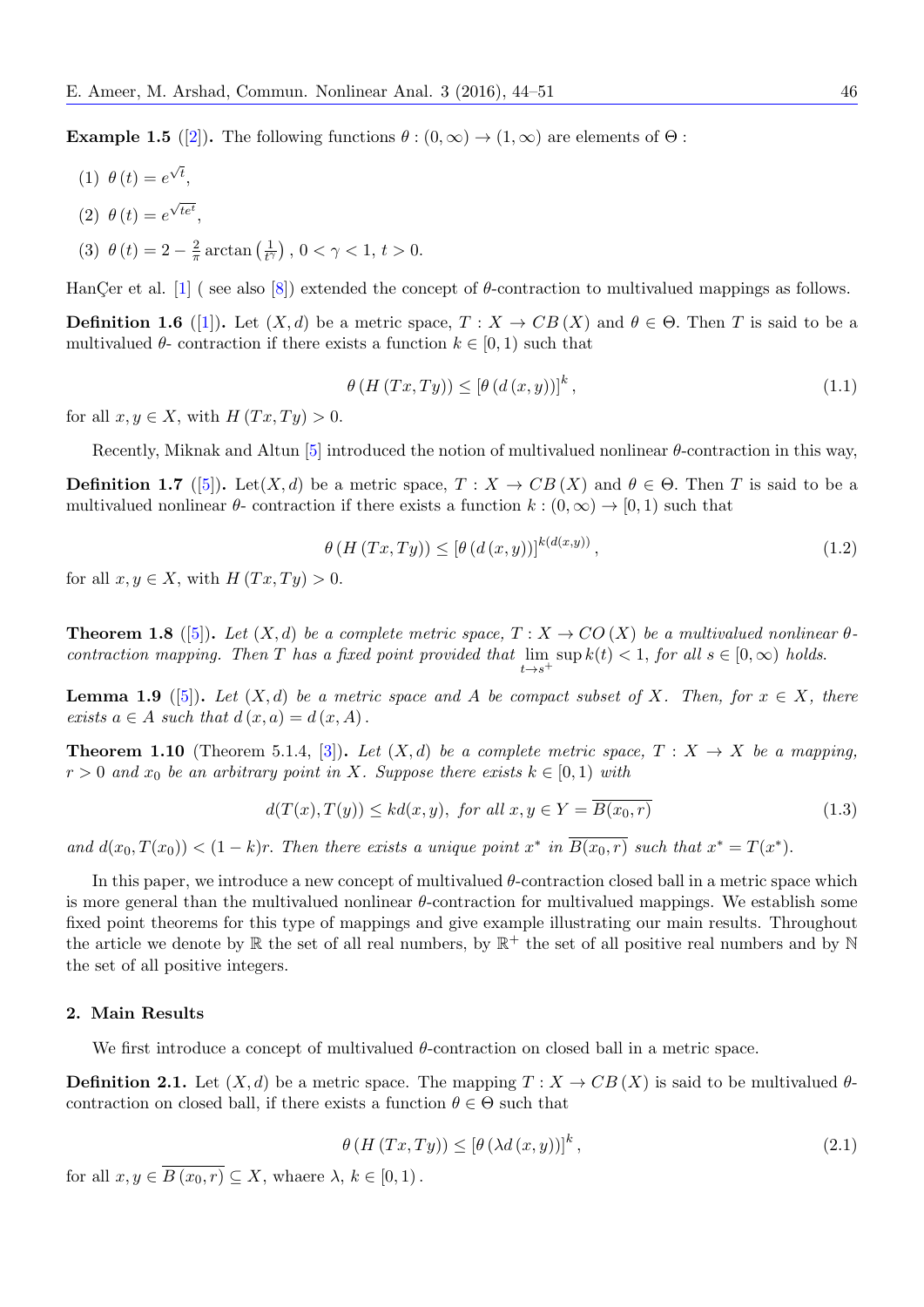We now state and prove our main result.

**Theorem 2.2.** Let  $(X,d)$  be a complete metric space,  $T: X \rightarrow CO(X)$  be a continuous multivalued  $\theta$ *-contraction on closed ball*  $B(x_0, r)$ *. Moreover* 

$$
d(x_0, Tx_0) \le (1 - \lambda)r, \text{ where } \lambda \in [0, 1) \text{ and } r > 0. \tag{2.2}
$$

*Then T has a fixed point*  $x^*$  *in*  $B(x_0, r)$ *.* 

*Proof.* Choose a point  $x_1$  in X such that  $x_1 \in Tx_0$ . continuing in this way, so we get  $x_{n+1} \in Tx_n$ , for all *n* ≥ 0 and this implies that  $\{x_n\}$  is a nonincreasing sequence. Now we will prove that  $x_n ∈ B(x_0,r)$  for all  $n \in \mathbb{N}$ , by using mathematical induction. Since from  $(2.2)$ , we have

<span id="page-3-0"></span>
$$
d(x_0, Tx_0) \le (1 - \lambda)r < r
$$

since  $Tx_0$  is compact, so there exists  $x_1 \in Tx_0$  such that  $d(x_0, x_1) \leq (1 - \lambda)r < r$ , thus,  $x_1 \in \overline{B(x_0, r)}$ . Suppose  $x_2...x_j \in B(x_0,r)$  for some  $j \in \mathbb{N}$ . Thus from  $(2.1)$ , we obtain

$$
\theta\left(d\left(x_1, Tx_1\right)\right) \leq \theta\left(H\left(Tx_0, Tx_1\right)\right) \leq \left[\theta\left(\lambda d\left(x_0, x_1\right)\right)\right]^k < \theta\left(\lambda d\left(x_0, x_1\right)\right).
$$

Which implies,

$$
\theta\left(d\left(x_1, T x_1\right)\right) < \theta\left(\lambda d\left(x_0, x_1\right)\right). \tag{2.3}
$$

similar, there exists  $x_2 \in Tx_1$  such that

$$
\theta\left(d\left(x_1,x_2\right)\right) < \theta\left(\lambda d\left(x_0,x_1\right)\right).
$$

From condition  $(\Theta 1)$ , we get,

$$
d(x_1, x_2) < \lambda d(x_0, x_1).
$$

Repeating these steps for  $x_2, x_3, \ldots, x_j$ , we obtain  $, x_{j+1} \in Tx_j$ ,

$$
d(x_j, x_{j+1}) < \lambda d(x_{j-1}, x_j).
$$
\n(2.4)

Now, using triangular inequality and  $(2.4)$ , we have

$$
d(x_0, x_{j+1}) \le d(x_0, x_1) + d(x_1, x_2) + d(x_2, x_3) + \dots + d(x_j, x_{j+1})
$$
  
< 
$$
< d(x_0, x_1) [1 + \lambda + \lambda^2 + \dots + \lambda^j]
$$
  
< 
$$
< (1 - \lambda) r \frac{(1 - \lambda^{j+1})}{1 - \lambda} < r.
$$
 (2.5)

This implies that  $x_{j+1} \in \overline{B(x_0, r)}$ . Hence  $x_n \in \overline{B(x_0, r)}$  for all  $n \in \mathbb{N}$  and

$$
\theta\left(d\left(x_n,x_{n+1}\right)\right) \leq \theta\left(H\left(Tx_{n-1},Tx_n\right)\right).
$$

From the above inequality, we get,

$$
\theta\left(d\left(x_n, x_{n+1}\right)\right) \le \theta\left(H\left(Tx_{n-1}, T x_n\right)\right) \le \left[\theta\left(\lambda d\left(x_{n-1}, x_n\right)\right)\right]^k < \theta\left(\lambda d\left(x_{n-1}, x_n\right)\right), \text{ for all } n \in \mathbb{N}.
$$

Thus, by taking into account ( $\theta$ 1), the sequence  $\{d(x_n, x_{n+1})\}$  is decreasing and hence convergent, we get

$$
1 < \theta (d (x_n, x_{n+1}))
$$
  
\n
$$
\leq [\theta (\lambda d (x_{n-1}, x_n))]^k \leq [\theta (d (x_{n-1}, x_n))]^k
$$
  
\n
$$
\leq [\theta (\lambda d (x_{n-2}, x_{n-1}))]^{k^2} \leq [\theta (d (x_{n-2}, x_{n-1}))]^{k^2}
$$
  
\n
$$
\leq [\theta (d (x_0, x_1))]^{k^n}.
$$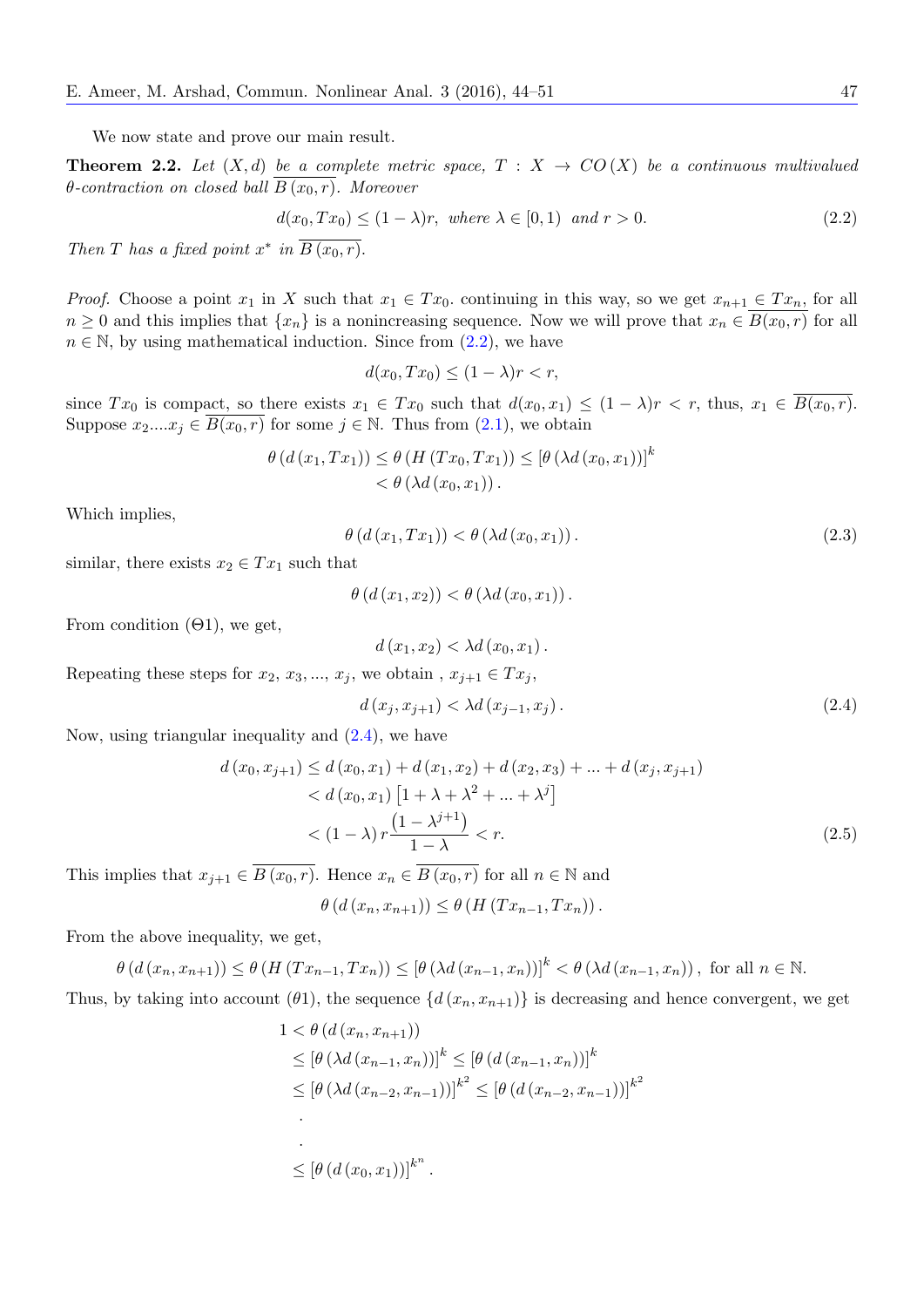Thus, we obtain,

<span id="page-4-0"></span>
$$
1 < \theta (d (x_n, x_{n+1})) \leq [\theta (d (x_0, x_1))]^{k^n}, \text{ for all } n \in \mathbb{N}.
$$
 (2.6)

Letting  $n \to \infty$ , we obtain

$$
\lim_{n \to \infty} \theta\left(d\left(x_n, x_{n+1}\right)\right) = 1,\tag{2.7}
$$

that together with  $(\Theta 2)$  gives as

$$
\lim_{n \to \infty} d(x_n, x_{n+1}) = 0.
$$

From condition ( $\Theta$ 3), there exist  $r \in (0,1)$  and  $\ell \in (0,\infty]$  such that

$$
\lim_{n \to \infty} \frac{\theta\left(d\left(x_n, x_{n+1}\right)\right) - 1}{\left[\theta\left(d\left(x_n, x_{n+1}\right)\right)\right]^r} = \ell.
$$

Suppose that  $\ell < \infty$ . In this case, let  $B = \frac{\ell}{2} > 0$ . From the definition of the limit, there exists  $n_0 \ge 1$  such that

$$
\left|\frac{\theta\left(d\left(x_n, x_{n+1}\right)\right) - 1}{\left[d\left(x_n, x_{n+1}\right)\right]^r} - \ell\right| \leq B \text{ for all } n \geq n_0.
$$

This implies

$$
\frac{\theta\left(d\left(x_n, x_{n+1}\right)\right) - 1}{\left[d\left(x_n, x_{n+1}\right)\right]^r} \ge \ell - B = B \text{ for all } n \ge n_0.
$$

Then

$$
k [d (x_n, x_{n+1})]^r \leq Ak [\theta (d (x_n, x_{n+1})) - 1]
$$
 for all  $n \geq n_0$ ,

where  $A = \frac{1}{B}$  $\frac{1}{B}$ . Suppose now that  $\ell = \infty$ . Let  $B > 0$  be an arbitrary positive number. From the definition of the limit, there exists  $n_0 \in \mathbb{N}$  such that

$$
\frac{\theta\left(d\left(x_n, x_{n+1}\right)\right) - 1}{\left[d\left(x_n, x_{n+1}\right)\right]^r} \ge B \quad \text{for all } n \ge n_0,
$$

which implies

$$
k [d (x_n, x_{n+1})]^r \leq Ak [\theta (d (x_n, x_{n+1})) - 1]
$$
 for all  $n \geq n_0$ ,

where  $A = \frac{1}{b}$  $\frac{1}{B}$ . Thus, in all cases, there exist *A* > 0 and *n*<sub>0</sub>  $\in$  N such that

$$
k [d (x_n, x_{n+1})]^r \leq Ak [\theta (d (x_n, x_{n+1})) - 1]
$$
 for all  $n \geq n_0$ .

By using  $(2.6)$ , we get

<span id="page-4-1"></span>
$$
k [d (x_n, x_{n+1})]^r \leq Ak \left( [\theta (d(x_0, x_1))]^{k^n} - 1 \right) \text{ for all } n \geq n_0. \tag{2.8}
$$

Letting  $n \to \infty$  in the inequality (2.8), we obtain

$$
\lim_{n \to \infty} k \left[ d \left( x_n, x_{n+1} \right) \right]^r = 0.
$$

Thus, there exists  $n_1 \in \mathbb{N}$  $n_1 \in \mathbb{N}$  $n_1 \in \mathbb{N}$  such that

<span id="page-4-2"></span>
$$
d(x_n, x_{n+1}) \le \frac{1}{n^{\frac{1}{r}}} \text{ for all } n \ge n_1. \tag{2.9}
$$

Now, we will prove that  $\{x_n\}$  is a Cauchy sequence,  $m, n \in \mathbb{N}$  such that  $m > n \geq n_1$ . Using the triangular inequality for the metric and from (2.9), we get

$$
d(x_n, x_m) \le d(x_n, x_{n+1}) + d(x_{n+1}, x_{n+2}) + \dots + d(x_{m-1}, x_m)
$$
  
= 
$$
\sum_{i=n}^{m-1} d(x_i, x_{i+1}) \le \sum_{i=n}^{\infty} d(x_i, x_{i+1})
$$
  

$$
\le \sum_{i=n}^{\infty} \frac{1}{i^{\frac{1}{r}}}.
$$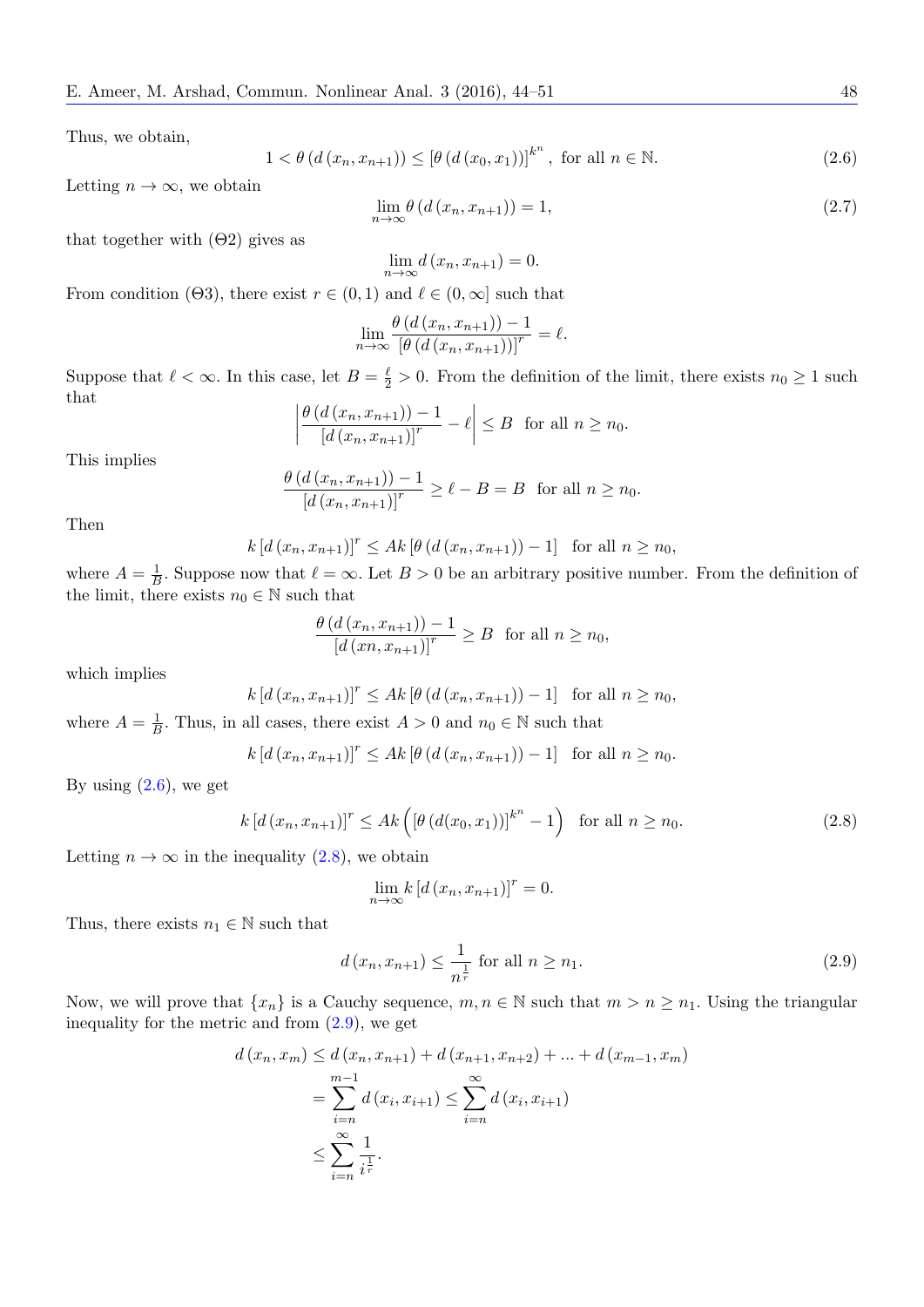Since the series  $\sum_{i=n}^{\infty} \frac{1}{i^{\frac{i}{n}}}$  $\frac{1}{i^{\overline{r}}}$  is convergent (since  $\frac{1}{r} > 1$ ), we deduce that  $\{x_n\}$  is a Cauchy sequence. Hence  ${x_n}$  is a Cauchy sequence in  $(\overline{B(x_0, r)}, d)$ . Since  $(\overline{B(x_0, r)}, d)$  is a complete metric space, so there exists  $x_* \in B(x_0, r)$  such that  $x_n \to x_*$  as  $n \to \infty$ . Since T is a continuous, then  $x_{n+1} \in Tx_n \to Tx_*$  as  $n \to \infty$ .<br>That is,  $x_* \in Tx_*$ . Hence  $x_*$  is a fixed point of T in  $\overline{B(x_0, r)}$ . That is,  $x_* \in Tx_*$ . Hence  $x_*$  is a fixed point of *T* in  $B(x_0, r)$ .

**Definition 2.3.** Let *K* be a nonempty subset of metric space *X* and let  $x \in X$ . An element  $y_0 \in K$  is called a best approximation in *K* if

$$
d(x, K) = d(x, y_0)
$$
, where  $d(x, K) = \inf_{y \in K} d(x, y)$ .

If each  $x \in X$  has at least one best approximation in K, then K is called a proximinal set. We denote  $P(X)$  be the set of all proximinal subsets of *X*. We cannot take  $P(X)$  instead of  $CO(X)$  in Theorem 2.2. However, by adding the condition (Θ4) on Θ*,* we can introduce the following Theorem:

**Theorem 2.4.** Let  $(X,d)$  be a complete metric space,  $T: X \rightarrow P(X)$  be a continuous multivalued  $\theta$ *contraction on closed ball*  $B(x_0, r)$ *. Moreover,*  $\theta \in \Xi$  *and* 

$$
d(x_0, Tx_0) \le (1 - \lambda)r, where \lambda \in [0, 1) and r > 0.
$$
\n
$$
(2.10)
$$

*Then T has a fixed point*  $x^*$  *in*  $B(x_0, r)$ *.* 

*Proof.* Choose a point  $x_1$  in  $X$  such that  $x_1 \in Tx_0$ . continuing in this way, so we get  $x_{n+1} \in Tx_n$ , for all  $n \geq 0$  and this implies that  $\{x_n\}$  is a nonincreasing sequence. Now we will prove that  $x_n \in B(x_0, r)$  for all  $n \in \mathbb{N}$ , by using mathematical induction. Since from  $(2.10)$ , we have

<span id="page-5-0"></span>
$$
d(x_0, Tx_0) \le (1 - \lambda)r < r.
$$

There exists  $x_1 \in Tx_0$  such that  $d(x_0, x_1) \leq (1 - \lambda)r < r$ , thus,  $x_1 \in \overline{B(x_0, r)}$ . Suppose  $x_2,...x_i \in \overline{B(x_0, r)}$ for some  $j \in \mathbb{N}$ . Thus from  $(2.1)$ , we obtain

$$
\theta\left(d\left(x_1, Tx_1\right)\right) \leq \theta\left(H\left(Tx_0, Tx_1\right)\right) \leq \left[\theta\left(\lambda d\left(x_0, x_1\right)\right)\right]^k
$$
\n
$$
< \theta\left(\lambda d\left(x_0, x_1\right)\right). \tag{2.11}
$$

Which implies,

$$
\theta\left(d\left(x_1,Tx_1\right)\right) < \theta\left(\lambda d\left(x_0,x_1\right)\right).
$$

From condition  $(\Theta_4)$ , we can write,

$$
\theta (d (x_1, Tx_1)) = \inf_{y \in Tx_1} \theta (d (x_1, y))
$$

Hence from  $(2.11)$  we get,

$$
\inf_{y \in Tx_1} \theta \left( d \left( x_1, y \right) \right) \le \left[ \theta \left( \lambda d \left( x_0, x_1 \right) \right) \right]^k
$$
\n
$$
< \left[ \theta \left( \lambda d \left( x_0, x_1 \right) \right) \right]^{\sqrt{k}}.
$$
\n
$$
(2.12)
$$

Then, from  $(2.12)$  there exists  $x_2 \in Tx_1$  such that

$$
\theta\left(d\left(x_1,x_2\right)\right) \leq \left[\theta\left(\lambda d\left(x_0,x_1\right)\right)\right]^{\sqrt{k}} < \theta\left(\lambda d\left(x_0,x_1\right)\right).
$$

From condition  $(\Theta 1)$ , we get

<span id="page-5-1"></span>
$$
d(x_1,x_2) < \lambda d(x_0,x_1).
$$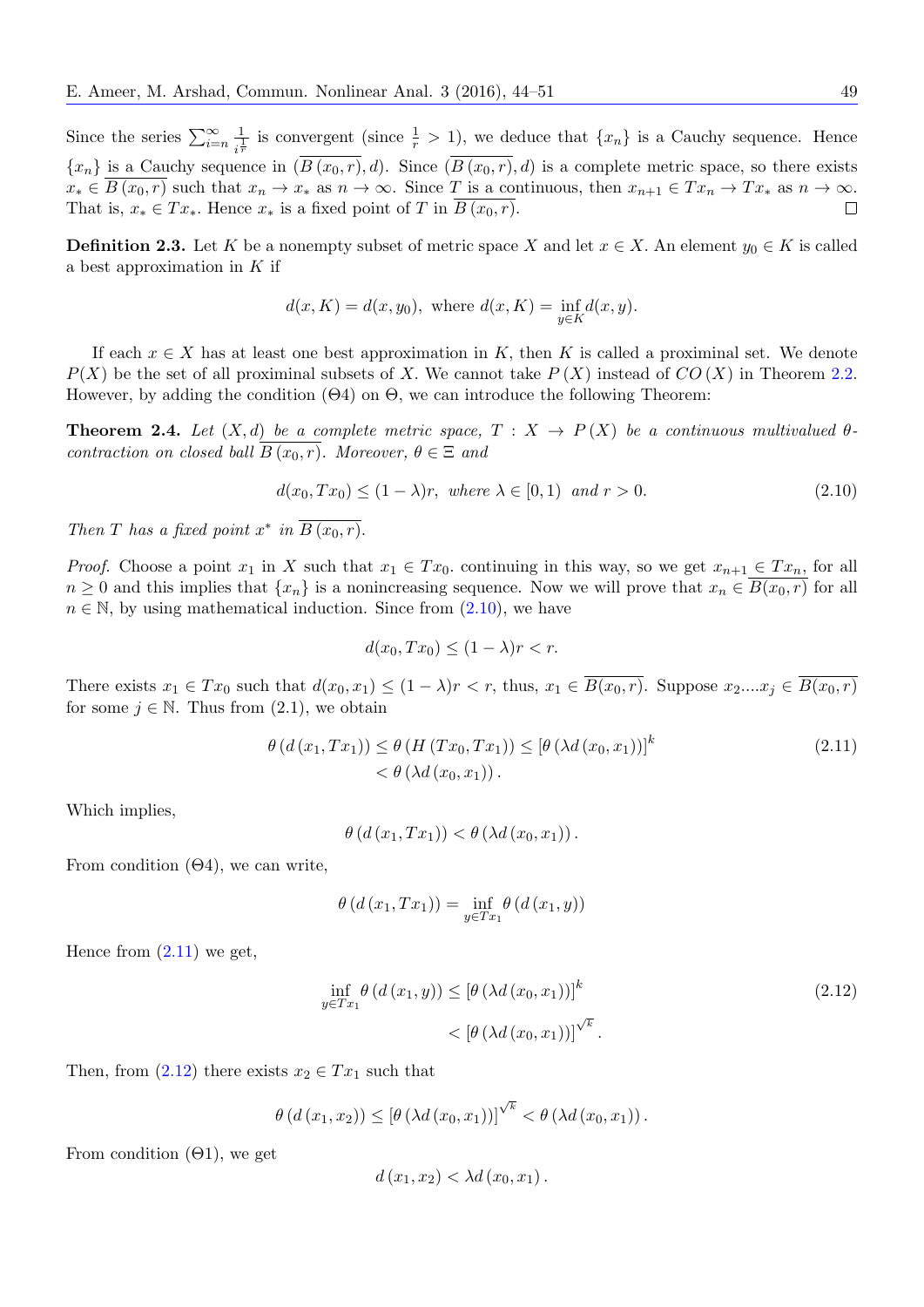Repeating these steps for  $x_2, x_3, \ldots, x_j$ , we obtain,  $x_{j+1} \in Tx_j$ ,

<span id="page-6-0"></span>
$$
d(x_j, x_{j+1}) < \lambda d(x_{j-1}, x_j).
$$
\n(2.13)

Now, using triangular inequality and  $(2.13)$ , we have

$$
d(x_0, x_{j+1}) \le d(x_0, x_1) + d(x_1, x_2) + d(x_2, x_3) + \dots + d(x_j, x_{j+1})
$$
  
< 
$$
< d(x_0, x_1) [1 + \lambda + \lambda^2 + \dots + \lambda^j]
$$
  
< 
$$
< (1 - \lambda) r \frac{(1 - \lambda^{j+1})}{1 - \lambda} < r.
$$
 (2.14)

This implies that  $x_{j+1} \in \overline{B(x_0, r)}$ . Hence  $x_n \in \overline{B(x_0, r)}$  for all  $n \in \mathbb{N}$ ,

$$
\theta\left(d\left(x_n,x_{n+1}\right)\right) \leq \left[\theta\left(\lambda d\left(x_{n-1},x_n\right)\right)\right]^{\sqrt{k}} < \theta\left(\lambda d\left(x_{n-1},x_n\right)\right),
$$

for all  $n \in \mathbb{N}$ . The rest of the proof can be completed as in the proof of Theorem 2.2.  $\Box$ 

In case of single valued mapping  $T : X \to X$ , we have the following result:

**Corollary 2.5.** Let  $(X,d)$  be a complete metric space,  $T: X \to X$  be a continuous  $\theta$ -contraction on closed *ball*  $B(x_0, r)$ *. That is, if there exists a function*  $\theta \in \Theta$  *such that* 

$$
\theta\left(d\left(Tx,Ty\right)\right) \leq \left[\theta\left(\lambda d\left(x,y\right)\right)\right]^k,\tag{2.15}
$$

*for all*  $x, y \in \overline{B(x_0, r)} \subseteq X$ *, where*  $\lambda, k \in [0, 1)$ *. Moreover,* 

$$
d(x_0, Tx_0) \le (1 - \lambda)r < r, \text{ where } r > 0. \tag{2.16}
$$

*Then T* has a unique fixed point  $x^*$  in  $B(x_0, r)$ .

**Example 2.6.** Let  $X = [0, \infty)$ . Define  $T : X \to P(X)$ , and  $\theta \in \Xi$  by

$$
Tx = \begin{cases} [0, \frac{x}{100}], & \text{if } x \in [0, 1], \\ {2x} & \text{otherwise}, \end{cases}
$$

and  $\theta(t) = e^{\sqrt{t}}$ , with  $t > 0$ . Also,  $x_0 = \frac{1}{4}$  $\frac{1}{4}$ ,  $r = 1$ ,  $B(x_0, r) = [0, 1]$ , then

$$
d\left(\frac{1}{4}, T\left(\frac{1}{4}\right)\right) = \left|\frac{1}{4} - \frac{1}{400}\right| = \frac{99}{400} \le (1 - \lambda)r = \frac{1}{3} < 1 = r.
$$

If  $x, y \in \overline{B(x_0, r)}$ , then

$$
\theta (H (Tx, Ty)) = \theta \left( \left| \frac{x}{100} - \frac{y}{100} \right| \right)
$$
  
\n
$$
\leq \left[ \theta \left( \frac{2}{3} |x - y| \right) \right]^{\frac{2}{3}}
$$
  
\n
$$
= \left[ \theta \left( \lambda d (x, y) \right) \right]^k, \text{ where, } k = \lambda = \frac{2}{3},
$$

which implies that

$$
\theta(H(Tx,Ty)) \leq [\theta(\lambda d(x,y))]^{k}, \text{ for all } x, y \in \overline{B(x_0,r)}.
$$

Hence, the hypotheses of Theorem 2.4 hold on closed ball and  $x = 0$  is a fixed point of *T* in  $\overline{B(x_0, r)}$ . If  $x \notin \overline{B(x_0,r)}$  or  $y \notin \overline{B(x_0,r)}$ , then

$$
\theta (2|x - y|) > [\theta (|x - y|)]^{\frac{2}{3}},
$$

$$
\theta (|2x - 2y|) > [\theta (|x - y|)]^{\frac{2}{3}},
$$

$$
\theta (H (Tx, Ty)) > [\theta (d (x, y))]^{k}.
$$

Hence the multivalued  $\theta$ - contraction condition (1.1) does not hold on X